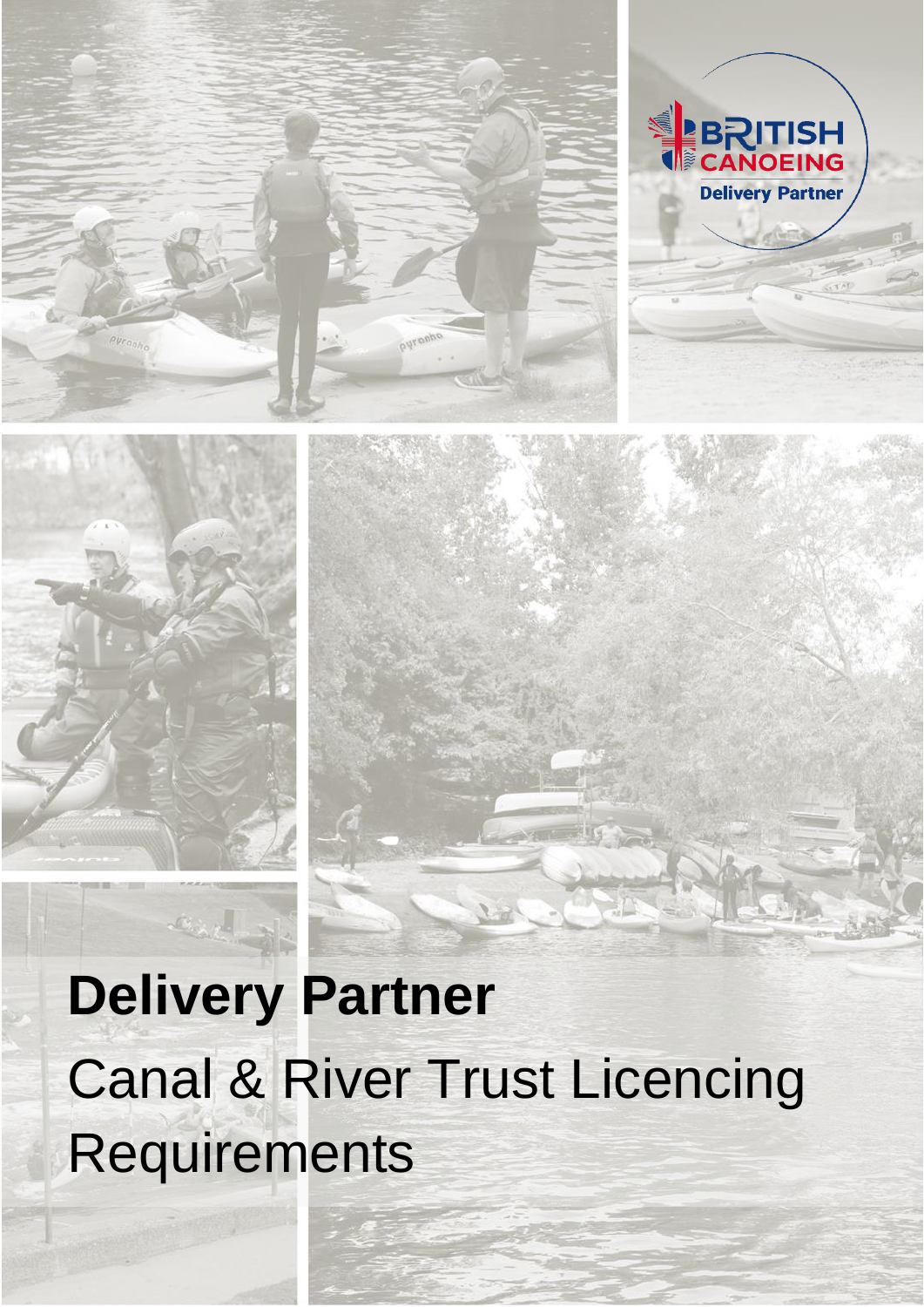



## **Canal & River Trust Licencing Requirements**

**British Canoeing and The Canal & River Trust have a longstanding partnership focused on our shared values and ambitions for safe and sustainable use of the UK's Waterways.**

### **Permission to operate for commercial gain**

Operating commercially on Canal & River Trust waterways and property, for example car parks, does require permission both for temporary/ short term and medium/ long term use.

Being a British Canoeing Delivery Partner demonstrates your commitment to the Delivery Partner Charter and (if it maintained annually and you adhere to the terms of the Delivery Partner Charter) it covers you to operate on Canal & River Trust waterways, however you must still submit an Operating Proposal to CRT via their website.

Log in or create an account: [https://licensing.canalrivertrust.org.uk/OperatingProposal/New](https://gbr01.safelinks.protection.outlook.com/?url=https%3A%2F%2Flicensing.canalrivertrust.org.uk%2FOperatingProposal%2FNew&data=02%7C01%7Cvictoria.ensbey%40canalrivertrust.org.uk%7C25c37413af5f40523e4208d86ea93443%7C260db9039fba44d29d2654bed22e06b9%7C0%7C0%7C637381021313850807&sdata=%2FwLQtMsThNadvoUHYCt10bO7D1QINwGVFCUkancHaa8%3D&reserved=0)

The Canal & River Trust have lots of useful information available on their webpages for Business Boating here: [https://canalrivertrust.org.uk/business-and-trade/boating](https://canalrivertrust.org.uk/business-and-trade/boating-business/starting-or-expanding-a-boating-business/club-boats)[business/starting-or-expanding-a-boating-business/club-boats](https://canalrivertrust.org.uk/business-and-trade/boating-business/starting-or-expanding-a-boating-business/club-boats)

There are sections specifically dedicated to self-drive hire and clubs. The pages outline the requirements, such as a handover procedure and commercial insurance. You will also need to consider appropriate locations, access and customer requirements like changing facilities and parking.

The application process is explained here:

[https://canalrivertrust.org.uk/business-and-trade/boating-business/application](https://canalrivertrust.org.uk/business-and-trade/boating-business/application-process-and-fees)[process-and-fees](https://canalrivertrust.org.uk/business-and-trade/boating-business/application-process-and-fees)

Log in or create an account: [https://licensing.canalrivertrust.org.uk/OperatingProposal/New](https://gbr01.safelinks.protection.outlook.com/?url=https%3A%2F%2Flicensing.canalrivertrust.org.uk%2FOperatingProposal%2FNew&data=02%7C01%7Cvictoria.ensbey%40canalrivertrust.org.uk%7C25c37413af5f40523e4208d86ea93443%7C260db9039fba44d29d2654bed22e06b9%7C0%7C0%7C637381021313850807&sdata=%2FwLQtMsThNadvoUHYCt10bO7D1QINwGVFCUkancHaa8%3D&reserved=0)

This is so the Canal & River Trust is aware of your operation and able to ensure vital safety and operational requirements are shared with you.

For Organisations that use multiple venues and waterways, it is a requirement of both British Canoeing and Canal & River Trust that you have a robust [Check Clean](https://gopaddling.info/wp-content/uploads/2021/11/Canoeing_poster-3.pdf)